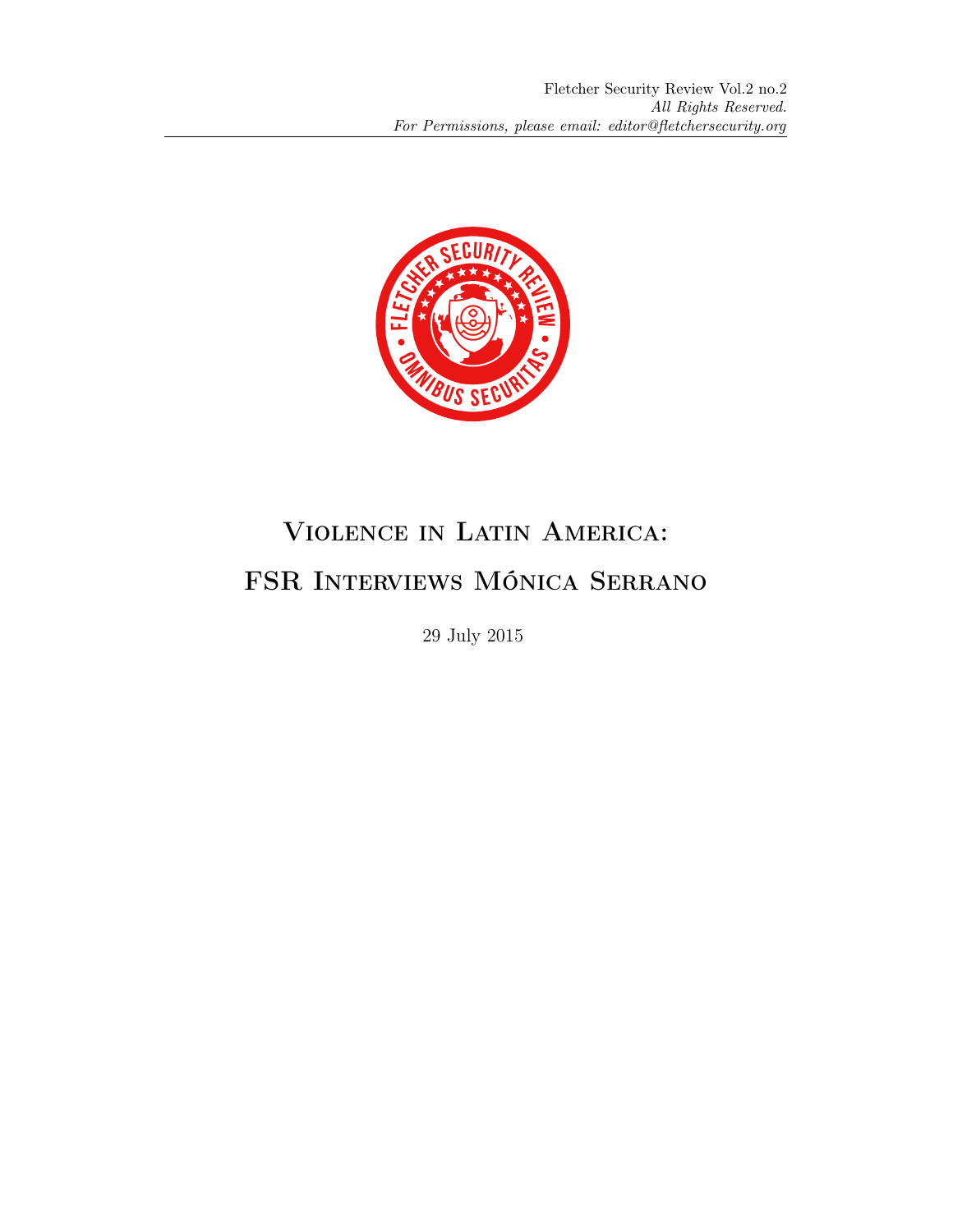Mónica Serrano is Professor of International Relations at El Colegio de México, Senior Research Associate at the Centre for International Studies, Oxford University and a Senior Fellow at the Ralph Bunche Institute for International Studies, CUNY. Between 2008 and 2011, as Executive Director of the Global Centre for the Responsibility to Protect, she worked closely with the UN and other human rights organizations to build momentum behind an emerging international norm to prevent mass atrocities. Dr. Serrano has written extensively on international security, and on the international relations of Latin America, with particular reference to international institutions, security, human rights, transnational crime and civil-military relations.

FSR: We are very happy to have the chance to interview you, particularly because we think that the things that you look at are so on point [from the perspective of violence in Latin America].

Serrano: Well in fact. . . the violence that is now part of the reality of Latin America and clearly part of places like Mexico and Colombia is a violence that, while homicidal in nature, and not as yet characterized as reaching the level we tend to associate with conflict in terms of the casualties and so on and so forth, I think that it is a violence of such an order of magnitude that it accounts for what many have identified as a humanitarian crisis. So it is driven by different factors from those we tend to associate with political conflict, but in terms of violence and human rights violations, it is clearly very problematic and troublesome.

FSR: You speak a lot about synergies between international crime, particularly in the era after globalization. . . How would you relate globalization and criminal organizations when it comes to international security?

Serrano: Well that is a theme that of course is part of the conversation on transnational organized crime, but it is not the only dimension and perhaps not the most important. If we look at the history of drug trafficking in the Americas, what we see is that perhaps the main factor driving that illicit business has been an international norm that we associate with the drug control regime — prohibition. It is prohibition that creates the basis for the profit and the motivation for criminal actors to establish, if needed, relations with other criminal organizations in other latitudes and other parts of the world. But if it is not needed, what we tend to see is that the international connections may not be as big or grandiose as some accounts would like them to sound or to be.

Let's take as an example the Mexican and Colombian criminal organizations that were very much in place before the period that we more closely associate with the flourishing of globalization. In the case of Mexico, these criminal organizations date from the mid-20th century, even the 1930s and 1940s. They clearly took off in the post-war period. In the case of the Colombian organizations, the two main criminal organizations that we tend to associate with Colombia — the Cali Cartel and the Medellin Cartel — were by most accounts disassembled by the early 1990s. These were significant organizations with links established in an ad hoc manner between the Colombians and the Mexicans. But what we saw was that once one of these organizations prevailed, the others tended to be eclipsed.

FSR: You said that prohibition was a major driver of the problems associated with trafficking. How does prohibition effect the security situation in Latin America?

Serrano: The way prohibition has impacted the security dimension of states, societies and regions. . . empowers those actors who decide to participate in the business [of illicit narcotics trade] both through money and through huge levels of impunity. In the earlier period, the money that they accrued from the illicit production, trafficking, and trade in drugs enabled them to buy — through corrupt practices — the authorities of the countries in which they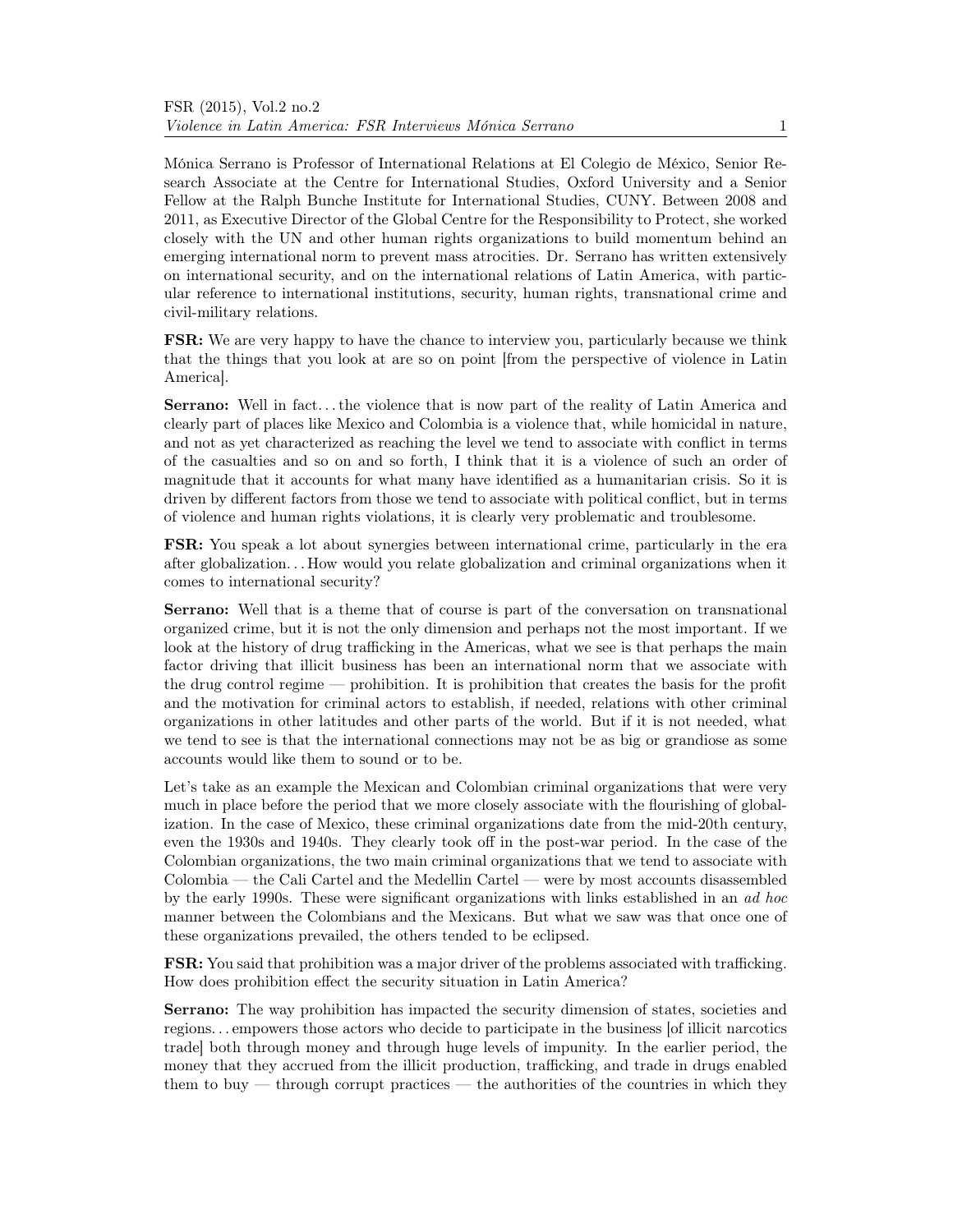operated and in that way expand their businesses.

When corruption money was not enough to subdue authorities, they resorted to violence. We are talking about a period when human rights standards and human rights norms did not have the bearing that they now have. If we take that into account for the current period, then what we see is a situation which creates an impossible scenario for countries like Colombia and Mexico, in which state agencies end up confronting brutal organizations. . . [But these states are] restrained by human rights standards and human rights norms. I'm not suggesting that the human rights norms are to be blamed, but it is a factor that makes it impossible for governments to be able to come up with responses that can deal with these organizations while abiding by human rights standards.

FSR: In Latin America, why are some countries more prone to this type of violence, drug trafficking and transnational crime?

Serrano: Experts have identified a number of factors that may influence the propensity of certain countries to enter into the business. They do not necessarily correspond with those features that we tend to associate with weak or failed states. In fact, these factors include a clear connection with the international economy. So countries like Mexico and Nigeria are countries that from decades ago and before the acceleration of liberalization and the new global era, were pretty much integrated into the international economy.

Another feature that can play a part in this is the presence of migration patterns. And of course, state weakness and state failure can also become important factors in that they offer little resistance to criminals seeking to establish a base. But there will be a trade-off: The weaker the state, the more difficult it will be for these organizations to operate.

FSR: What effect does prohibition in the United States have on the drug trade in Latin America?

Serrano: It did have an immediate effect. When prohibition was established in the U.S., what experts refer to as a "vice industry" in Mexico flourished. If you take just one figure, which is the number of people crossing the U.S.-Mexican border to get access to this vice business in the cities along the U.S.-Mexican border. This number jumped from about 19,000 to nearly half a million in the course of one year.

FSR: Is this a regional problem, or is it a global problem? What role can the United Nations play?

Serrano: I think it is a global problem. The fact that someone like Kofi Annan has taken such a public stand after West Africa became a very important route for cocaine bound to Europe coming from the Americas tells you that very prominent figures are seeing that if countries like Mexico, which was considered at one point one of the strongest states in Latin America, was not able to cope with this, what can you expect from countries in West Africa that have been stabilized with so much effort and pain? How can they resist what many refer to as the impact of the hurricane of the drug trade?

FSR: Do you think that the state weakness and state capture that happens as transnational criminal networks grow strength make R2P [Responsibility to Protect]<sup>1</sup> more necessary as a

<sup>&</sup>lt;sup>1</sup>The United Nations, at the UN World Summit of 2005, defined the R2P through the following three pillars: 1. The State carries the primary responsibility for protecting populations from genocide, war crimes, crimes against humanity and ethnic cleansing, and their incitement; 2. The international community has a responsibility to encourage and assist States in fulfilling this responsibility; 3. The international community has a responsibility to use appropriate diplomatic, humanitarian and other means to protect populations from these crimes. If a State is manifestly failing to protect its populations, the international community must be prepared to take collective action to protect populations, in accordance with the Charter of the UN.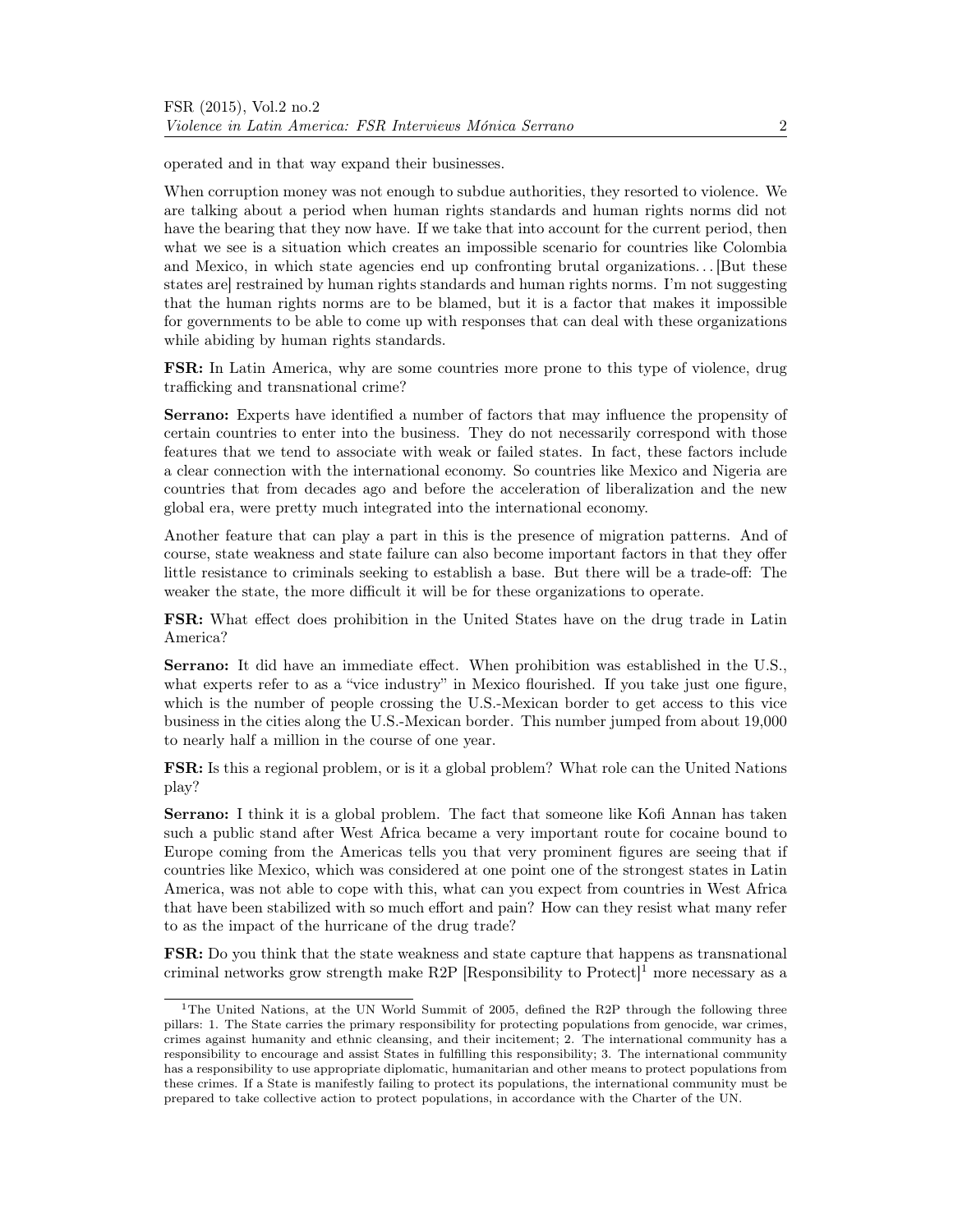standard because we have more situations in which we are unwilling and unable [to intervene]? Or has it just opened the standard up to abuse?

Serrano: I wish R2P could be the magic bullet that could rescue countries in Latin America and West Africa and other parts of the world from these nightmares, but I fundamentally disagree with that proposition.

I see this state weakness and state capture as different from the type of state capture that was used in the 1960s and 1970s by scholars such as Evans and others to refer to the way in which corruption had eroded the capacity of the state to establish a sound economic basis for economic development. But when we think about that type of corruption, it basically referred to the way in which either [government] positions were filled in an irregular way or public funds were wrongly appropriated or money from state enterprises was diverted for private purposes.

This is what I have referred to in some publications, in the case of Latin America, as a Habsburg type of corruption, which is not exclusive to that period in Latin America but that was in fact present in previous centuries under Spanish rule. There was a tolerance for corrupt practices that oiled the system of government in the colonies, but at that price created the basis for a lax, relatively corrupt type of political stability.

The type of state weakness and state capture that we are witnessing now in Latin America and in West Africa is a totally different type of state capture. It is not a state capture that is based on the diversion of profits that were the result of a market economy, but rather a state capture that is anchored in the exponential profit making associated with regimes of prohibition. That enables state actors to allocate the right or the permits to exploit those illicit economies to a number of partners and in doing so what we have is a completely different type of state weakness and state capture that comes at the cost of the viability of the state itself.

FSR: Could you discuss how state failure and organized crime relate to terrorism?

Serrano: There is a trend in the academic literature to establish a connection between state failure, conflict and terrorism. It's not a new connection — it's been going on for quite some time. But the more scholarly works on these matters have come to a number of conclusions. If we take, for example, all the literature on civil war and political conflict, the conclusion would tend to emphasize the political motivations of conflict actors over the impact of economic factors. That doesn't mean that economic factors do not play a part in conflict and may not create incentives to prolong a conflict or to keep a situation moving in a given direction. But even if that is the case, it would be very difficult to characterize a given conflict that is driven by political motivations and political grievances as the result of organized crime.

In the same way, those who have looked at the links between illicit money and terrorism, like Michael Levy, would remind us that if we look at those cases of the most brutal terrorism, in fact the cost of that activity is very minor. You wouldn't need to make the amount of money that drug traffickers may be able to make if your intention is to push the Peruvian government to its knees, as was the case with one of the most brutal insurgencies: Shining Path. All that it required was for Shining Path to steal dynamite and to be ready to engage in the most brutal type of terror to subdue the society and the state.

FSR: Did Shining Path become involved in the drug trade after they began their terrorist activities?

Serrano: It has come and gone, and I think that this shows the perverse effects of not only the policy of prohibition, but the policies by which countries have tried to deal with the drug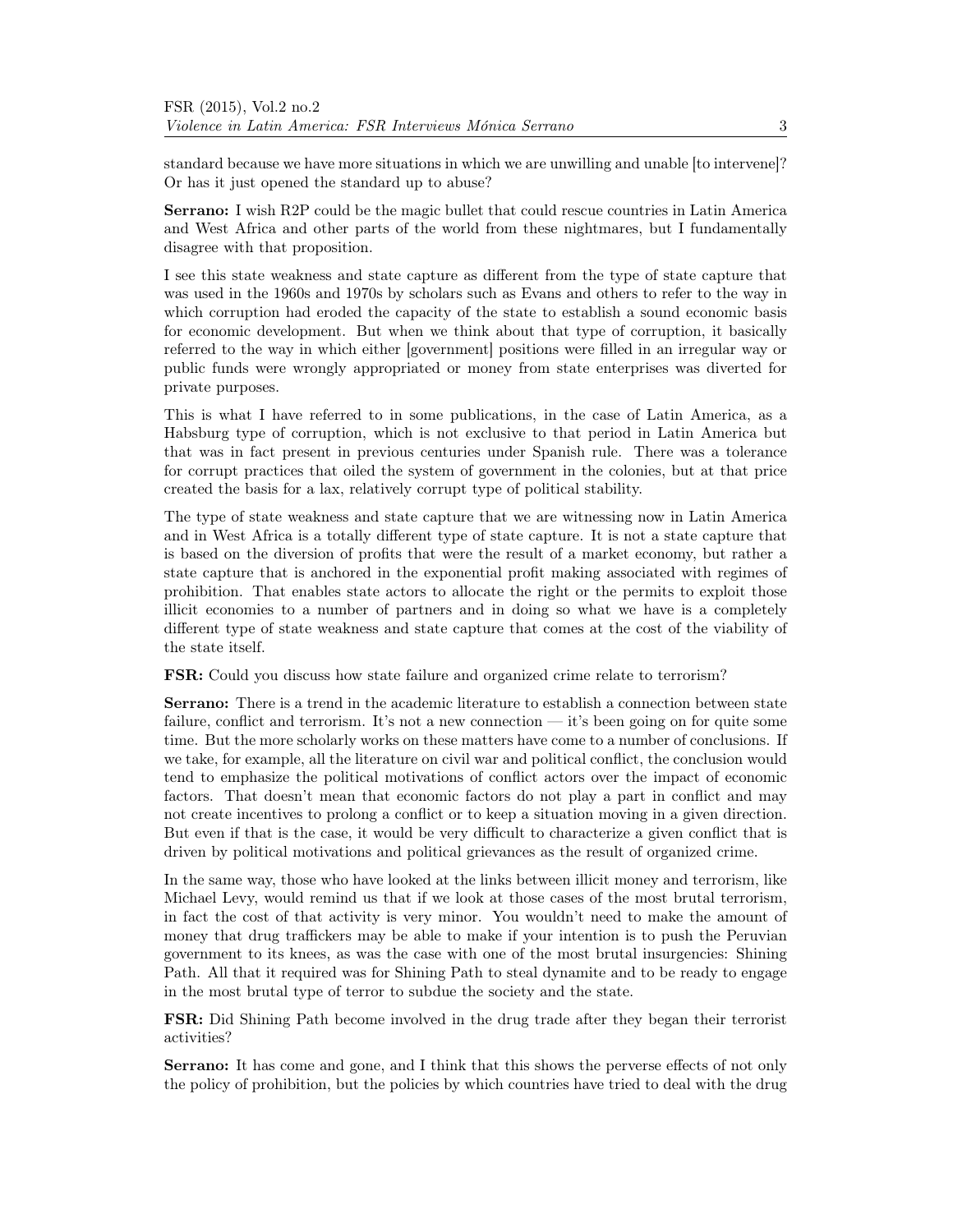problem within the framework of a drug control regime. Yes, Shining Path was in the early stages linked to the cultivation of cocaine in Peru and it resulted in Shining Path securing the support of, in particular, the peasant population. But when the Peruvian government realized that they faced the type of insurgency that it was facing, with some interesting international advice — probably British — they decided that it was in their best interest to let the population cultivate cocaine so as to separate the peasant population from Shining Path...

FSR: You were saying that the economic motivation would not be enough to bring together criminal and terrorist organizations. What other motivations might create a synergy between organized crime and terror networks?

Serrano: I don't see a link between organized crime and terror networks. I don't see that necessarily happening. . .While I don't necessarily see a link between organized crime and terrorist groups, I have to underline that there have been different moments in which organized crime groups — drug trafficking criminal organizations — have resorted to terrorist measures to try to resist certain measures enacted by governments. This was the case in Colombia, when they resorted to brutal terrorist tactics that impacted by civilians and state authorities to resist extradition to the U.S. In the case of Mexico, there have been signs that make clear that the propensity of criminal organizations to resort to violence, including brutal violence, has changed. . . On the one hand, competition for market share has intensified among the criminal organizations themselves. But at the same time, that competition has been exacerbated by. . . counternarcotic policies that have translated into pressures on drug trafficking organizations. We have seen a very flux scenario where at one point they may resort to more violent practices among themselves, state authorities and even social groups, or they may. . . resort to tacit alliances.

FSR: Do you think that there is a tendency in Latin America for insurgent groups over time to become criminal networks, or for there to be a merging of some sort?

Serrano: I don't think so. The only case you really have to substantiate that point, and it is not really strong enough to really maintain it, is the FARC [Revolutionary Armed Forces of Colombia] in Colombia. While there is agreement and consensus in that the way that the FARC became involved in the drug trade explains a lot of the deterioration of its political identity. . . there is a very clear realization, including by the military, that the FARC [remnants] are very politically motivated actors. That core [political] identity of the FARC remains its defining feature. There is an acceptance and realization that the links with the drug trade degraded [the FARC's identity], that it created an impression of empowering it but ultimately weakened it, but I think it is the only [group like this.

Shining Path I hope can be dealt with differently, so as to spare Peru yet another tragic period. But, Shining Path was a movement that lost all recognition and all acceptance across the board in Peruvian society.

What you see in Latin America, very clearly, is a tradition of the [political] left that glorified violence. And that, through various ways and strands, not least the impact of the human rights discourse, including through the [Catholic] Church, [societies] started to more critically approach and deal with the issue of violence. But I don't see the insurgencies [having a] propensity to become criminal. The criminal groups in Latin America are very clearly drug organizations, which started with a very clear profit maximizing motivation. Then you have the maras, which is the other prominent organization [in Central America], which is an export from U.S. prisons. So, what you had was a period back in the 1970s and 1980s of some insurgent groups — some of the most radical and move violent ones — resorting to illicit measures, but these were kidnappings and ransoms, rather than [involvement in] illicit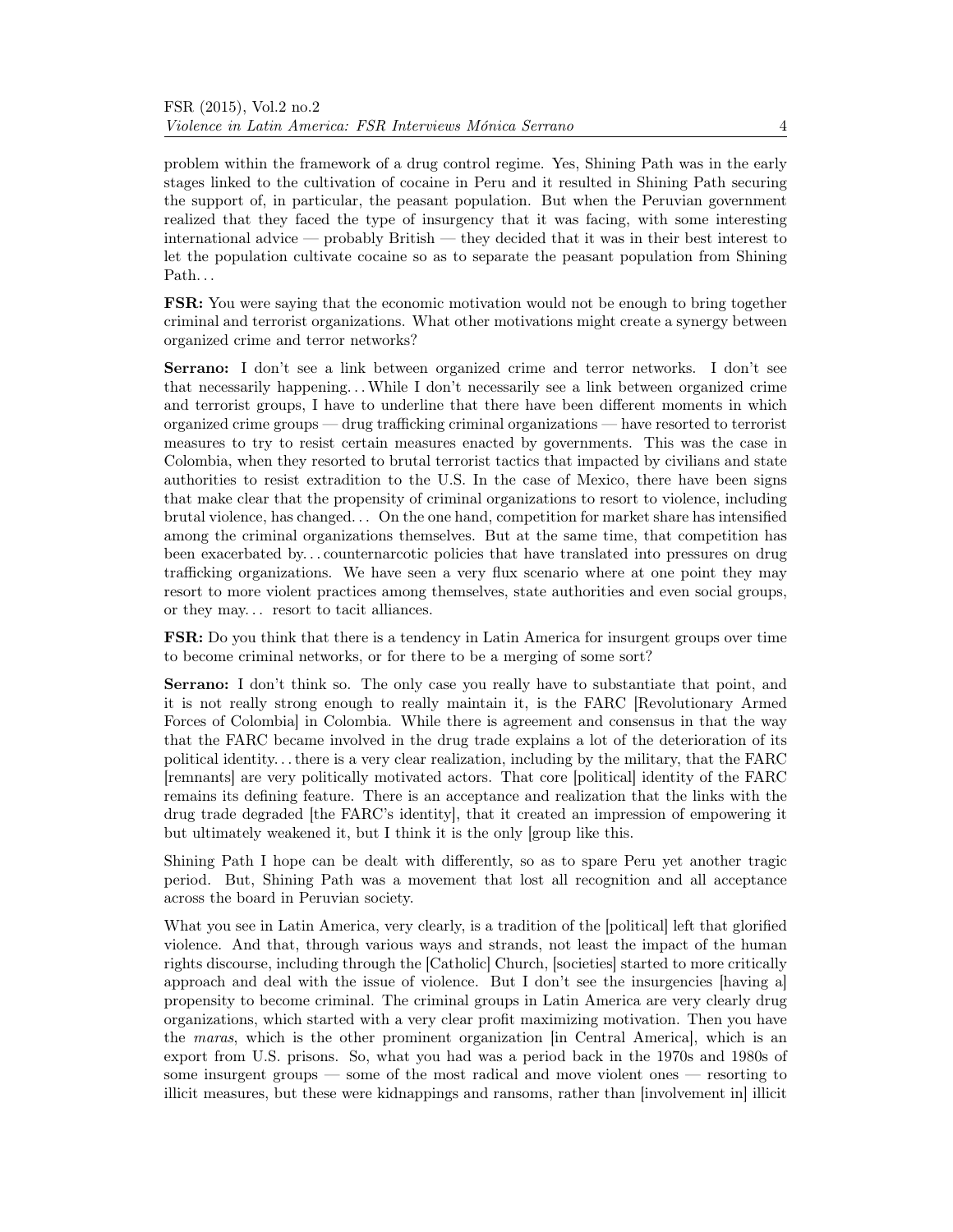economies.

FSR: What is the current relationship between the arms trade and drug trafficking?

Serrano: As you know, illicit drugs are very difficult to document because you don't have the sources. . . So what are the sources of arms in the region? You have on the one hand the local industry, very clearly in Brazil. Then you have the other source, which has been traced to the demobilization of armed groups, in Central America in particular. But then you have the most important for Mexico, which is the U.S.

[Weapons coming from the U.S.] are not necessarily illegal. It could be totally legal. So what you have in fact is the one mechanism that the [Ernesto] Zedillo administration put in place, out, I think, of frustration and desperation, which was on the one hand to negotiate an inter-American convention on arms trafficking. The other initiative (which was the only thing they could get from the U.S.) was to get the U.S. government to accept the marking of weapons so as to be able to trace them. So there have been a number of instances in which weapons legally acquired in the U.S. have been traced thanks to that procedure, but that's about it. . .

FSR: What are the financial channels for the licit and illicit arms trade?

Serrano: They have to improvise, particularly in light of the clamping down of financial flows through anti-money laundering laws. It is true that the anti-money laundering measures have made their lives more difficult, but has it dried the business? I don't think so. It just pushes it somewhere else, or further down into the underworld. There are various ways in which this can be done... There are all types of varieties, and the reality is that... it may make their lives more difficult, but it doesn't stop the business. It also makes their lives more difficult at huge cost on other fronts, including on the economy, for the freedoms and entitlements of persons sending remittances and people opening a bank account.

FSR: So what you are saying is that the policy here has been so myopic and so focused on confronting criminal activity that policymakers haven't weighed the pros and cons in terms of the damage that these types of laws do to everybody else.

Serrano: What I am saying is that the drug problem is a real problem and I don't want to underestimate that in any way. Addiction is a real problem. . . it is a tragedy. The tragedy for the most part has to do with the fact that those who fall into addiction may not be able to come back. It is a real problem and I have no intention of underestimating that. But, the problem was that instead of dealing with one problem, we have created two, or even many more problems, intractable problems. This is a public health problem.

FSR: In your view, what would be an effective strategy to actually tackle these diverse issues? And is there momentum toward tackling the broader issues?

Serrano: There is no magic bullet, there is no magic wand. But, I do think that if we go back to basics and understand. . . that this is a public health problem and that we need to persuade people that it is in their best interest not to do certain things. Or, if they decide to do them, to do them in such a way that minimizes the risk. I think that would be a beginning and that would be a start. . .

What we have heard from those who have favored prohibition is that we have, through prohibition, protected people. But the reality is that drugs are available on the streets. The records are there to show that that has not been the case. And the people that stand for this policy course will insistent on the need of abiding by prohibition and using oppressive measures because of the way in which drugs are continuing to flow. So it is more of the same. If we go back to basics, we might be able then to deal with that at a lower cost, both in